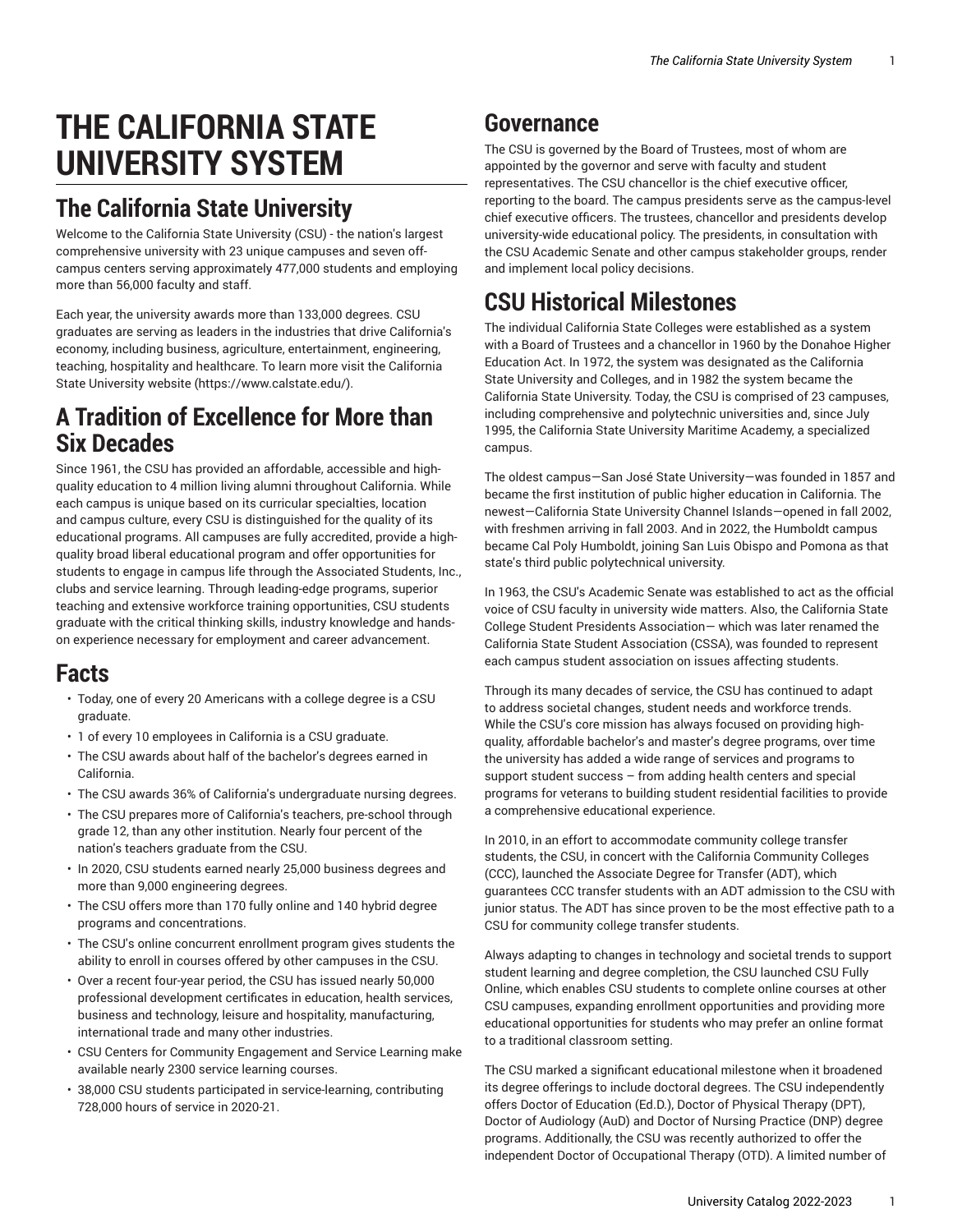other doctoral degrees are offered jointly with the University of California and private institutions in California.

The CSU strives to continually develop innovative programs, services and opportunities that will give students the tools they need to meet their full potential. In 2016, the university launched Graduation Initiative 2025, a bold plan to support students, increase the number of California's graduates earning high-quality degrees and eliminate achievement and equity gaps for all students. Through this initiative, the CSU is ensuring that all students have the opportunity to graduate according to their personal goals, positively impacting their lives, families and communities.

By providing an accessible, hands-on education that prepares graduates for career success, the CSU has created a network of alumni that is so extensive and renowned that it spans across the globe. With the graduation of the Class of 2021, more than 4 million CSU alumni are making a difference in the lives of the people of California and the world.

### **Trustees of the California State University Ex Officio Trustees**

The Honorable Gavin Newsom Governor of California

The Honorable Eleni Kounalakis Lieutenant Governor of California

The Honorable Anthony Rendon Speaker of the Assembly

The Honorable Tony Thurmond State Superintendent of Public Instruction

Dr. Jolene Koester Interim Chancellor, California State University

### **Officers of the Trustees**

The Honorable Gavin Newsom – President Lillian Kimbell – Chair Wenda Fong – Vice Chair Andrew Jones – Secretary Steve Relyea – Treasurer

#### **Appointed Trustees**

Appointments are for a term of eight years, except student, alumni, and faculty trustees whose terms are for two years. Terms expire in the year in parentheses. Names are listed alphabetically.

Larry L. Adamson (2022) Diego Arambula (2028) Jane W. Carney (2022) Jack B. Clarke Jr. (2027) Adam Day (2023) Douglas Faigin (2025) Jean P. Firstenberg (2026) Wenda Fong (2024) Lillian Kimbell (2024) Maria Linares (2023) Julia I. Lopez (2028) John "Jack" McGrory (2023) Anna Ortiz-Morfit (2025) Krystal Raynes (2022) Yammilette Rodriguez (2029) Romey Raynes (2022)

Lateefah Simon (2027) Christopher J. Steinhauser (2026)

Correspondence with trustees should be sent to: c/o Trustees Secretariat, The California State University, 401 Golden Shore, Long Beach, California 90802-4210.

### **Office of the Chancellor**

The California State University 401 Golden Shore Long Beach, California 90802-4210 (562) 951-4000

Dr. Jolene Koester - Interim Chancellor

Mr. Steve Relyea - Executive Vice Chancellor and Chief Financial Officer Dr. Sylvia A. Alva - Executive Vice Chancellor, Academic and Student Affairs

Mr. Andrew Jones - Executive Vice Chancellor, General Counsel Ms. Evelyn Nazario - Vice Chancellor, Human Resources Mr. Vlad Marinescu - Vice Chancellor and Chief Audit Officer

### **California State University Locations**

Visit the California State [University](https://www.calstate.edu/) ([https://www.calstate.edu/\)](https://www.calstate.edu/) website to find out all relevant information about the 23 CSU campuses.

- 1. California State University, [Bakersfield \(https://www.csub.edu/\)](https://www.csub.edu/) 9001 Stockdale Highway Bakersfield, CA 93311-1022 Dr. Lynette Zelezny, President 661-654-2782
- 2. California State [University,](https://www.csuci.edu/) Channel Islands ([https://www.csuci.edu/\)](https://www.csuci.edu/) One University Drive Camarillo, CA 93012 Dr. Richard Yao, President 805-437-8400
- 3. California State [University,](https://www.csuchico.edu/) Chico (<https://www.csuchico.edu/>) 400 West First Street Chico, CA 95929-0150 Dr. Gayle E. Hutchinson, President 530-898-4636
- 4. California State University, [Dominguez](https://www.csudh.edu/) Hills ([https://www.csudh.edu/\)](https://www.csudh.edu/) 1000 East Victoria Street Carson, CA 90747-0005 Dr. Thomas A Parham, President 310-243-3696
- 5. California State [University,](https://www.csueastbay.edu/) East Bay ([https://www.csueastbay.edu/\)](https://www.csueastbay.edu/) 25800 Carlos Bee Boulevard Hayward, CA 94542 Dr. Cathy A. Sandeen, President 510-885-3000
- 6. California State [University,](http://www.csufresno.edu/) Fresno [\(http://www.csufresno.edu/\)](http://www.csufresno.edu/) 5241 North Maple Avenue Fresno, CA 93740 Dr. Saul Jimemez-Sandoval, President 559-278-4240
- 7. California State [University,](http://www.fullerton.edu/) Fullerton [\(http://www.fullerton.edu/](http://www.fullerton.edu/)) 800 N. State College Boulevard Fullerton, CA 92831-3599 Dr. Framroze Virjee, President 657-278-2011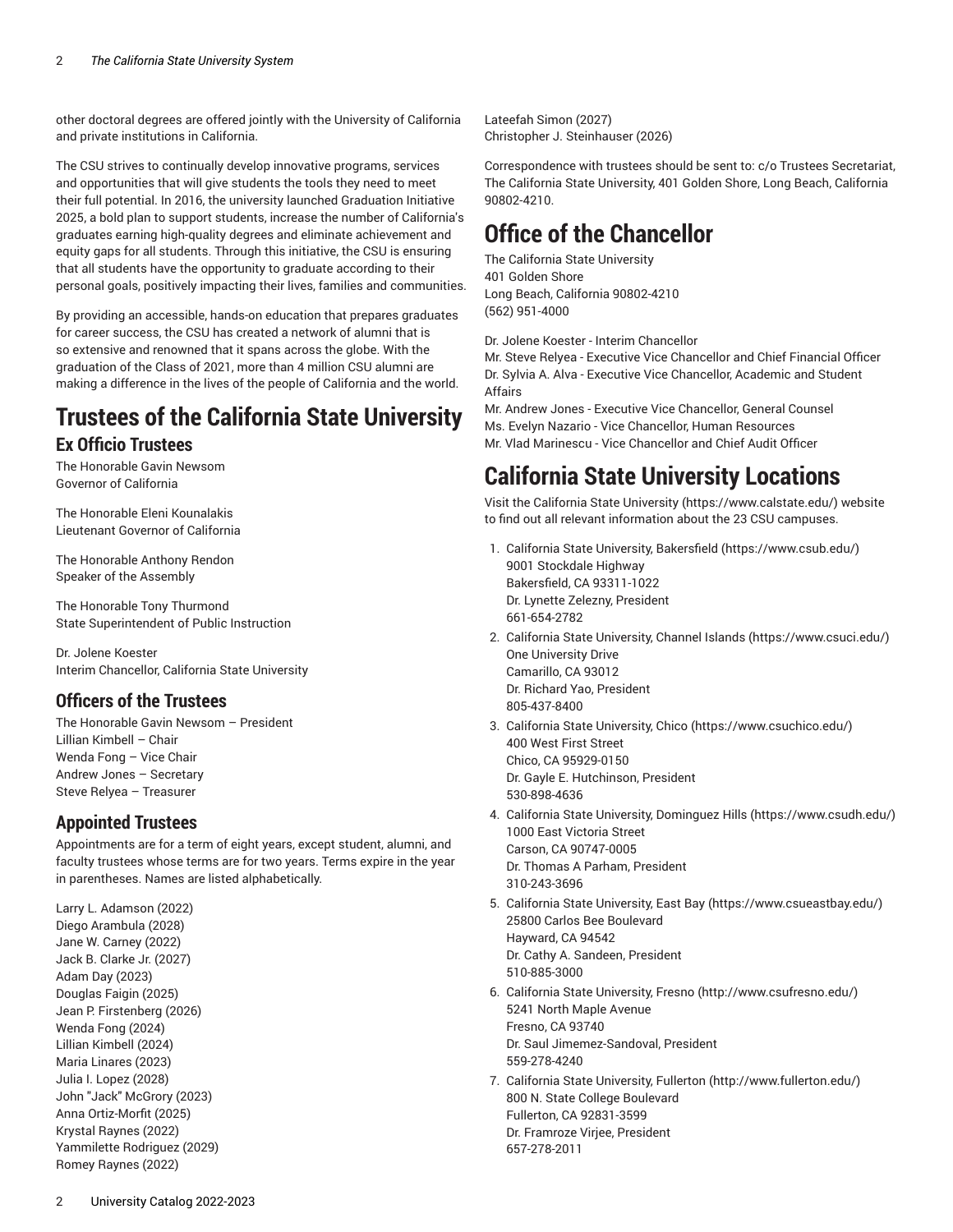- 8. California State [Polytechnic](https://www.humboldt.edu/) University, Humboldt ([https://](https://www.humboldt.edu/) [www.humboldt.edu/](https://www.humboldt.edu/)) 1 Harpst Street Arcata, CA 95521-8299 Dr. Tom Jackson Jr., President 707-826-3011
- 9. California State [University,](https://www.csulb.edu/) Long Beach [\(https://www.csulb.edu/\)](https://www.csulb.edu/) 1250 Bellflower Boulevard Long Beach, CA 90840-0115 Dr. Jane Close Conoley, President 562-985-4111
- 10. California State [University,](https://www.calstatela.edu/) Los Angeles (<https://www.calstatela.edu/>) 5151 State University Drive Los Angeles, CA 90032 Dr. William A. Covino, President 323-343-3000
- 11. California State [University](https://www.csum.edu/) Maritime Academ ([https://](https://www.csum.edu/) [www.csum.edu/\)](https://www.csum.edu/)y 200 Maritime Academy Drive Vallejo, CA 94590 Rear Admiral Thomas A. Cropper, President 707-654-1000
- 12. California State [University,](https://csumb.edu/) Monterey Bay [\(https://csumb.edu/](https://csumb.edu/)) 100 Campus Center Seaside, CA 93955-8001 Dr. Eduardo M. Ochoa, President 831-582-3000
- 13. California State University, [Northridge \(https://www.csun.edu/\)](https://www.csun.edu/) 18111 Nordhoff Street Northridge, CA 91330 Dr. Erika D. Beck, President 818-677-1200
- 14. California State [Polytechnic](https://www.cpp.edu/) University, Pomona [\(https://](https://www.cpp.edu/) [www.cpp.edu/\)](https://www.cpp.edu/) 3801 W. Temple Avenue Pomona, CA 91768 Dr. Soraya M. Coley, President 909-869-7659
- 15. California State University, [Sacramento](https://www.csus.edu/) ([https://www.csus.edu/\)](https://www.csus.edu/) 6000 J Street Sacramento, CA 95819 Dr. Robert S. Nelsen, President 916-278-6011
- 16. California State University, San [Bernardino \(https://www.csusb.edu/\)](https://www.csusb.edu/) 5500 University Parkway San Bernardino, CA 92407-2318 Dr. Tomás D. Morales, President 909-537-5000
- 17. San Diego State [University](https://www.sdsu.edu/) [\(https://www.sdsu.edu/\)](https://www.sdsu.edu/) 5500 Campanile Drive San Diego, CA 92182 Dr. Adela de la Torre, President 619-594-5200
- 18. San Francisco State [University](https://www.sfsu.edu/) ([https://www.sfsu.edu/\)](https://www.sfsu.edu/) 1600 Holloway Avenue San Francisco, CA 94132 Dr. Lynn Mahoney, President 415-338-1111
- 19. San Jose State [University](http://www.sjsu.edu/) ([http://www.sjsu.edu/\)](http://www.sjsu.edu/) One Washington Square

Dr. Steven Perez, Interim President 408-924-1000 20. California [Polytechnic](http://www.calpoly.edu/) State University, San Luis Obispo ([http://](http://www.calpoly.edu/) [www.calpoly.edu/](http://www.calpoly.edu/)) One Grand Avenue San Luis Obispo, CA 93407 Dr. Jeffrey D. Armstrong, President 805-756-1111 21. California State [University,](http://www.csusm.edu/) San Marcos [\(http://www.csusm.edu/](http://www.csusm.edu/))

San Jose, CA 95192-0001

- 333 South Twin Oaks Valley Road San Marcos, CA 92096-0001 Dr. Ellen J. Neufeldt, President 760-750-4000
- 22. Sonoma State [University](http://www.sonoma.edu/) ([http://www.sonoma.edu/\)](http://www.sonoma.edu/) 1801 East Cotati Avenue Rohnert Park, CA 94928-3609 Dr. Judy K Sakaki, President 707-664-2880
- 23. California State University, [Stanislaus \(http://www.csustan.edu/\)](http://www.csustan.edu/) One University Circle Turlock, CA 95382 Dr. Ellen N. Junn, President 209-667-3122

### **The California State University International Programs**

Chico State is proud to offer a wide variety of study abroad options for our students. Information about study abroad programs can be obtained from Study Abroad and [Exchange](https://www.csuchico.edu/studyabroad/) ([https://www.csuchico.edu/](https://www.csuchico.edu/studyabroad/) [studyabroad/\)](https://www.csuchico.edu/studyabroad/).

Developing intercultural communication skills and international understanding among its students is a vital mission of the California State University (CSU). Since its inception in 1963, the CSU International Programs (CSU IP) has contributed to this effort by providing qualified students an affordable opportunity to continue their studies abroad for a full academic year in all programs and a semester option in some countries and programs.

More than 20,000 CSU students have taken advantage of this unique study option. Also, through the CSU IP exchange partnerships, more than 5000 international students have come to study at the CSU campuses.

International Programs participants earn resident academic credit at their CSU campuses while they pursue full-time study at a host university or study center abroad. CSU IP serves the needs of students in more than 100 designated academic majors. Affiliated with nearly 60 recognized universities and institutions of higher education in 18 countries, CSU IP also offers a wide selection of study abroad destinations and learning environments.

**Australia** Griffith University, Macquarie University, Queensland University of Technology, University of Queensland, Western Sydney University

**Canada** Concordia University

**Chile** Pontificia Universidad Católica de Chile

**China** Peking University (Beijing)